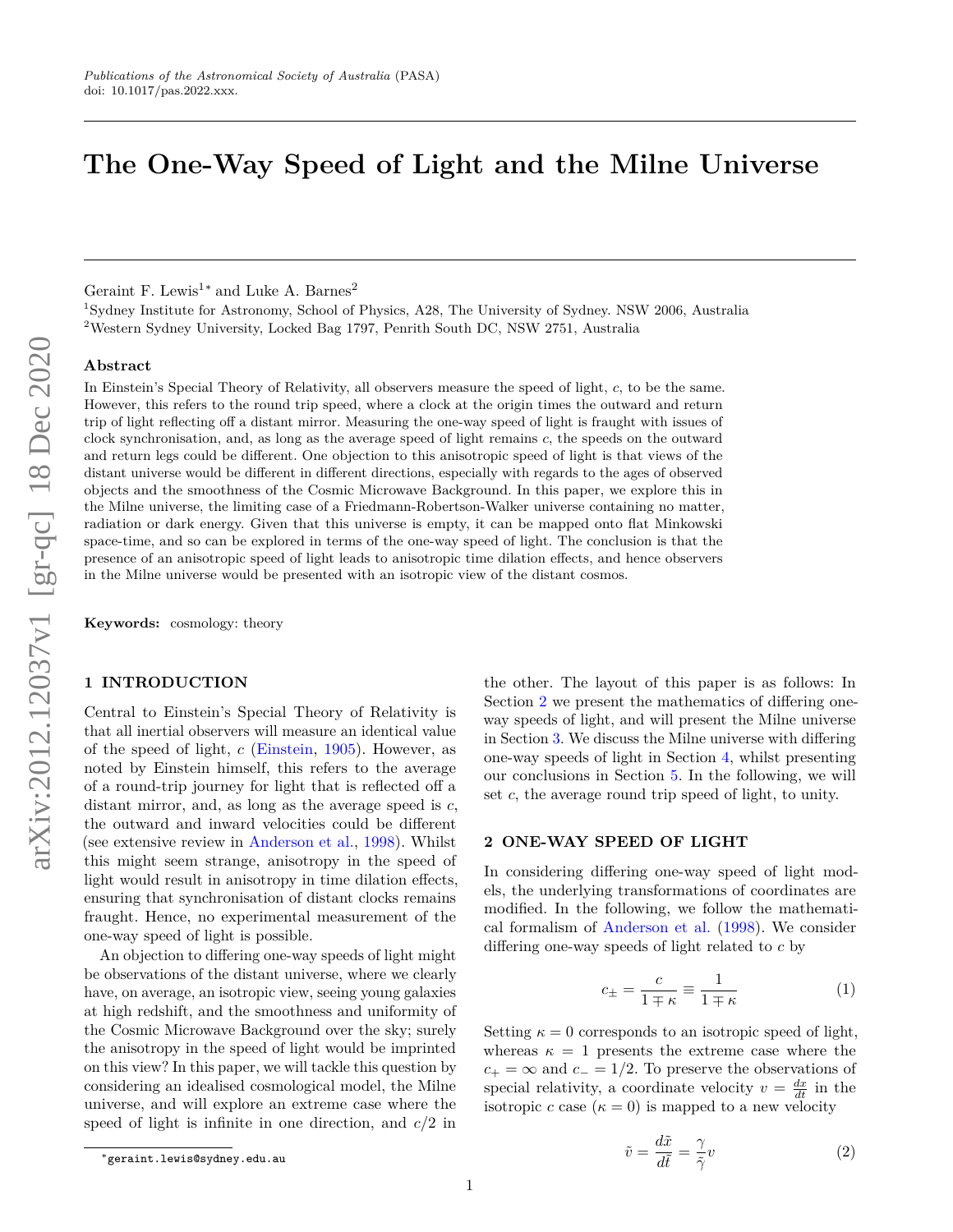<span id="page-1-1"></span>

Figure 1. Space-time diagram for the situation where the speed of light is equal in both directions (left) and the limiting case where the speed of light is *c/*2 in one direction, and infinite in the other (right). The green dashed line represents a future lightcone for the observer at the origin of space and time, whereas the grey lines represent the worldlines of massive objects moving relative to the coordinate system. Through synchronising all clocks at the origin, the blue lines represent light rays emitted from the massive objects after a fixed amount of time has passed for both. Clearly, the observer at the origin sees the massive objects at the same age when the light rays are seen.

where

$$
\gamma = \frac{1}{\sqrt{1 - v^2}} \quad \text{and} \quad \tilde{\gamma} = \frac{1 - \kappa v}{\sqrt{1 - v^2}} \tag{3}
$$

The relative time dilation between two observers in the case where the one-way speed of light is given by

<span id="page-1-2"></span>
$$
\frac{d\tilde{t}'}{d\tilde{t}} = \frac{1}{\tilde{\gamma}}\tag{4}
$$

Figure [1](#page-1-1) presents an illustration of the impact of the anisotropic speed of light. The left-hand side of this figure presents the familiar case where the speed of light is equal in both directions with the green-dashed line representing a light cone for an observer at the origin. The grey lines represent the worldlines of massive objects moving relative to the observer at the origin at  $v = 0.7$ , with their clocks synchronised at the origin. The blue lines represent light rays emitted from massive objects after a fixed about of proper time has passed. Given the symmetry of the situation, the light rays arrive at the origin at the same time, and the observer sees the moving objects showing the same amount of proper time passing at the same instant.

## <span id="page-1-0"></span>**3 THE MILNE UNIVERSE**

The discussion in the previous section is wrapped in the language of special relativity, whereas the cosmological description of the universe relies on Einstein's General Theory of Relativity. Whilst the typical approach to studying cosmology is to begin with the Friedmann-Robertson-Walker (FRW) metric (e.g. [Hobson et al.,](#page-6-2) [2006\)](#page-6-2), this is just a convenient choice of coordinates

and other choices can be made. Infeld  $&$  Schild [\(1945\)](#page-6-3) demonstrated that cosmological models can be cast in a kinematic form, where by motion through space, coupled with gravitational potentials, replaces the picture of expanding space (e.g. [Lewis et al.,](#page-6-4) [2007\)](#page-6-4).

The focus of this paper will be the limiting case of the FRW metric, namely the Milne universe in which the universe is empty, devoid of any matter, radiation or energy [\(Milne,](#page-6-5) [1933\)](#page-6-5). A key feature of of the Milne universe is that, while it is spatially curved, its spacetime is flat and can, therefore, be directly mapped into the Minkowski metric (see [Chodorowski,](#page-6-6) [2005\)](#page-6-6)

We begin by describing the Milne universe in Minkowski space-time. At  $t = 0$ , a collection of massive test particles (quaintly referred to as *galaxies*) are ejected in all directions from the origin  $(x = 0)$  with a range of velocities. In the limiting case of an empty universe, we disregard gravity (the effect of these galaxies on space-time), and so the galaxies maintain a constant velocity. Because faster galaxies move further in a given period of time, the further away we look, the faster the galaxies are moving and the more their light is redshifted; this gives the Hubble law for any of the galaxies.

Assuming an isotropic speed of light, consider two galaxies that are emitted with the same speed in opposite directions. In order to measure their positions, we (still at the origin) send a light beam after them at time  $t_1$ . The light bounces off the galaxy at  $(x_g, t_g)$  and returns to us at *t*2. With an isotropic speed of light, the light reached the galaxy halfway between  $t_1$  and  $t_2$ . The distance to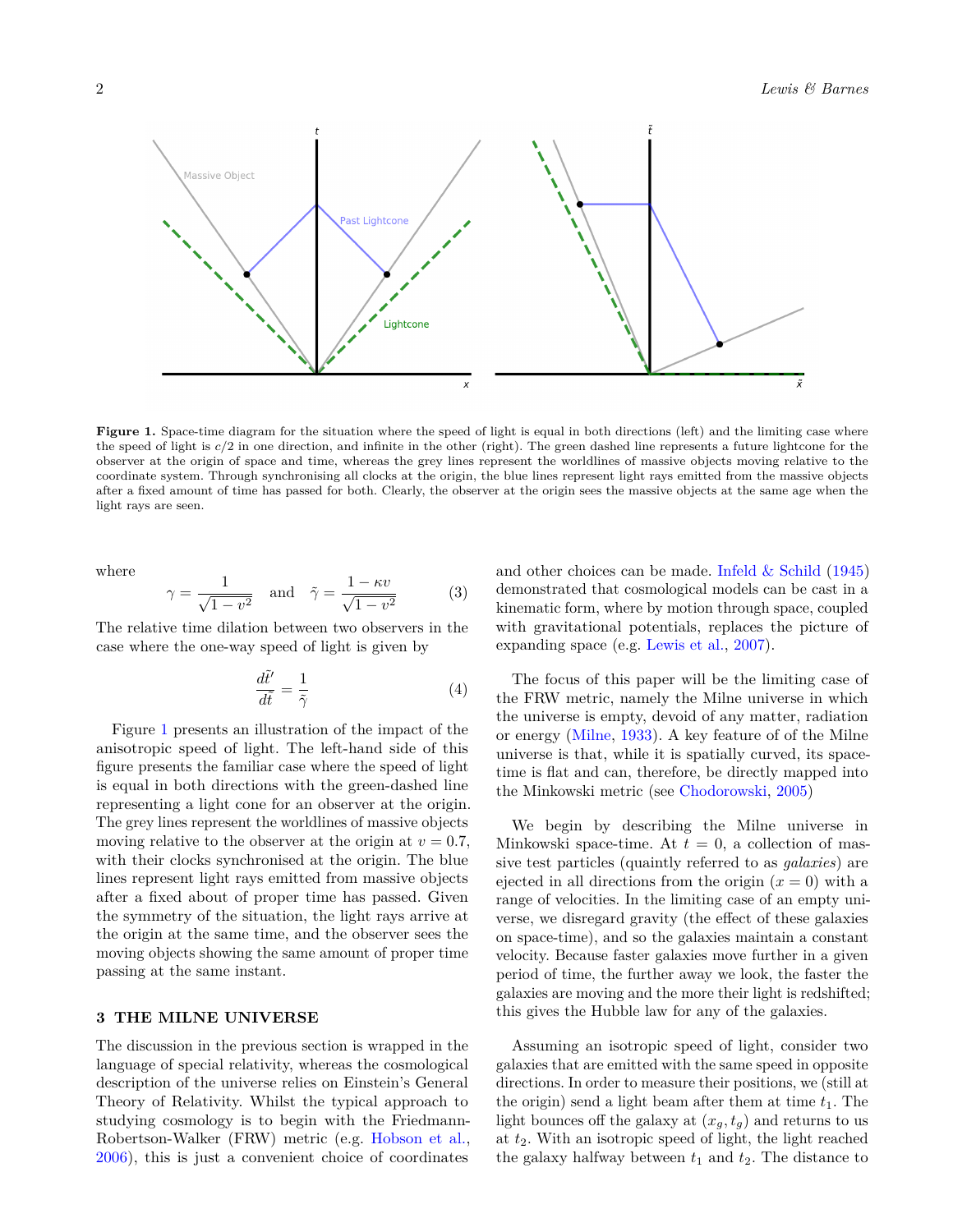<span id="page-2-0"></span>

**Figure 2.** Space-time diagram for the Milne universe in FRW coordinates. The horizontal dashed grey line denotes now in cosmic time, whilst the sold grey lines are comoving objects at  $x = 1, 5, 10, 50$  and 100. The blue lines represent the past light cone for an observer at the origin today and the time where they cross the comoving objects is the age we observe them at today; clearly, due to the symmetry of the situation, the view in opposite directions will be the same, with more distant objects appearing younger. The two black dots denote emission from *x* = 5 that is observed at the origin today, whilst the red dashed line represents the age of the universe when the light from these sources is emitted.

the galaxy is half of the total light travel time:

$$
t_g = \frac{1}{2}(t_2 + t_1) \tag{5}
$$

$$
x_g = \frac{1}{2}(t_2 - t_1) \ . \tag{6}
$$

This second expression effectively defines the radar distance to an object (c.f. [Lewis et al.,](#page-6-7) [2008\)](#page-6-7). If the galaxy started a clock as it departed the origin, the time on that clock when our photon arrives is given by,

$$
\tau_p = \sqrt{x_g^2 - t_g^2} = \sqrt{t_1 \ t_2} \ . \tag{7}
$$

From this, we infer that the galaxy is moving with speed  $v_q = x_q/t_q = (t_2 - t_1)/(t_2 + t_1).$ 

Now, suppose that the speed of light is  $c_{+} = \infty$  in the positive *x*-direction and  $c_$  = 1/2 in the negative *x*-direction, as shown in Figure [1](#page-1-1) (right). As before, we send a beam of light after the galaxy at  $t_1$  and it returns to us at  $t_2$ .

*Right-hand Galaxy (moving in the positive direction):* The light travels instantaneously to the galaxy at *t*1, and returns to us at speed 1*/*2,

$$
t_{gr} = t_1 \tag{8}
$$

$$
x_{gr} = \frac{1}{2}(t_2 - t_1) \tag{9}
$$

For this anisotropic universe, the formula to calculate the proper time is,

$$
\tau_{gr} = \sqrt{t_{gr}^2 + 2x_{gr}t_{gr}} = \sqrt{t_1 \ t_2} \ , \tag{10}
$$

as above. The inferred speed of the galaxy is  $v_{gr}$  =  $x_{gr}/t_{gr} = -\frac{1}{2}(t_2-t_1)/t_1$ , which is related to the inferred velocity for the isotropic case by Equation [\(2\)](#page-0-1).

*Left-hand Galaxy (moving in the negative direction):* The light travels at speed  $c/2$  to the galaxy at  $t_1$ , and returns instantaneously to us,

$$
t_{gl} = t_2 \tag{11}
$$

$$
x_{gl} = -\frac{1}{2}(t_2 - t_1) \tag{12}
$$

For this anisotropic universe, the formula to calculate the proper time is,

$$
\tau_{gl} = \sqrt{t_{gl}^2 + 2x_{gl}t_{gl}} = \sqrt{t_1 \ t_2} \ , \tag{13}
$$

as above. The inferred speed of the galaxy is  $v_{gl}$  =  $|x_{gl}|/t_{gl} = \frac{1}{2}(t_2 - t_1)/t_2$ , which is related to the inferred velocity for the isotropic case by Equation [\(2\)](#page-0-1).

Importantly, the redshift of the returning light that is observed by us is the same in all three cases:  $1 + z_g =$  $\sqrt{t_2/t_1}$ , so the observed universe is identical whether the speed of light is identical in all directions, or is anisotropic. However, for the anisotropic advocate, galaxies with the same redshift in different directions are located at the same distance, but emitted the light we observe at different times. They have different velocities, and so they conclude that the left side of the universe is expanding faster than the right hand side.

What does this Milne universe look like in an expanding space framework? We begin with the the FRW metric,

<span id="page-2-1"></span>
$$
ds^{2} = -dt^{2} + a^{2}(t) \left[ dx^{2} + R_{o}^{2} S_{k}^{2} (x/R_{o}) d\Omega^{2} \right] \quad (14)
$$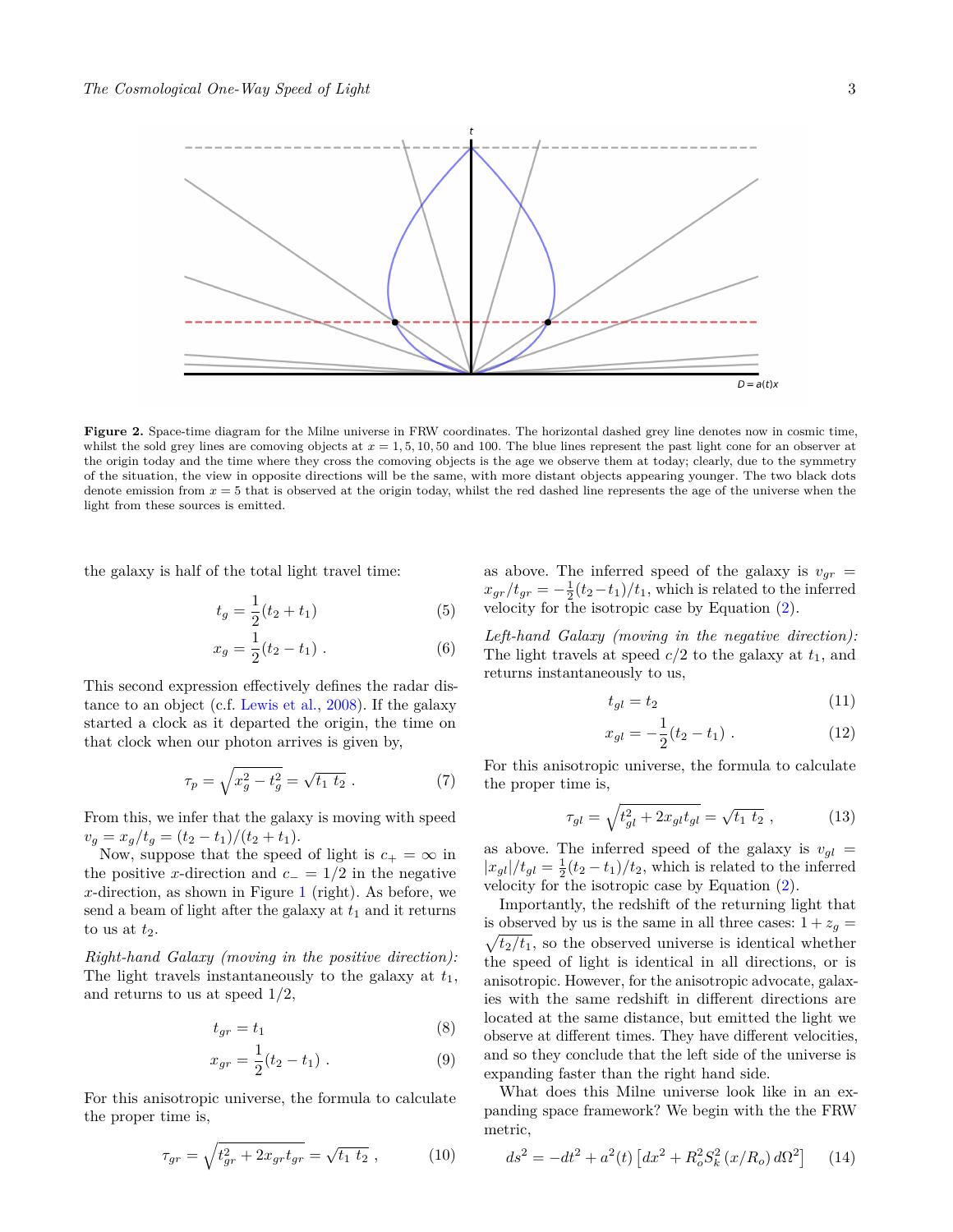<span id="page-3-2"></span>

Figure 3. The Milne universe presented in Figure [2,](#page-2-0) but now mapped into the flat space-time coordinates. The comoving objects have been mapped into sloped lines, whereas synchronised lines of constant cosmological time have been mapped into hyperbola. There are clear similarities between this and the left-hand space-time diagram presented in Figure [1.](#page-1-1)

where  $a(t)$  is the normalised scale factor, such that  $a(t_o) = 1$  and  $t_o$  is the present age of the universe. The function,  $S_k(x)$  is  $\sin(x)$ , *x*, and  $\sinh(x)$  for a spatially closed, flat and open universe respectively. The angular terms, which are related to the surface of a 3-sphere, are given by  $d\Omega^2 = d\theta^2 + \sin^2 \theta \ d\phi^2$ . The present day scale factor, *Ro*, in an open universe is given by

$$
R_o = \frac{1}{H_o} \frac{1}{\sqrt{1 - \Omega_o}}\tag{15}
$$

where  $H<sub>o</sub>$  is the present day Hubble Constant and  $\Omega<sub>o</sub>$ is the present day total energy density. For the Milne universe,  $\Omega_o = 0$ , and so  $R_o = H_o^{-1}$ , and the normalised scale factor  $a(t) = t/t_o$ .

It is instructive to construct a space-time diagram for the Milne universe (Figure [2\)](#page-2-0) which shows the instantaneous proper distance to a comoving observer at a spatial coordinate, *x*, given by  $D(t) = a(t)x$  verses the cosmological time, *t*; as an illustration, comoving observers are presented at  $x = 1, 5, 10, 50$  and 100. Also, presented in blue, is the past lightcone for an observer at the spatial origin at the present time. The path of a light ray in these coordinates is governed by

$$
\frac{dx}{dt} = \pm \frac{t_o}{t} \tag{16}
$$

Remembering that in these coordinates, the proper times of comoving observers are synchronised with the cosmic time, *t*, the observer at the origin will see distant objects with an age given by their crossing of the past light cone, and, given the symmetry of the situation, the origin observers view will be symmetrical, with more distant objects appearing younger.

# <span id="page-3-0"></span>**4 MILNE AND SPECIAL RELATIVITY**

Examining Figure [2](#page-2-0) suggests that the Milne universe is very different to the flat space-time of special relativity. However, given that it has no material content, the underlying space-time structure of the two are the same, and so we should be able to undertake a coordinate transformation between the two. Note that this is different to the conformal representation of FRW universes (e.g. [Harrison,](#page-6-8) [1991\)](#page-6-8), which straightens light rays to 45*<sup>o</sup>* , as there can be a complex relationship between universal conformal time and the experienced proper time.

We follow [Chodorowski](#page-6-9) [\(2007\)](#page-6-9) by firstly defining  $\chi =$  $x/R$ <sup>o</sup> and  $dt = R$ <sup>o</sup> $a d\eta$  such that Equation [14](#page-2-1) can be written as

<span id="page-3-1"></span>
$$
ds^{2} = R_{o}^{2} a^{2}(\eta) \left[ -d\eta^{2} + d\chi^{2} + \sinh^{2}(\chi) d\Omega^{2} \right] \tag{17}
$$

At this stage, we define a coordinate transformation from  $(\eta, \chi)$  to new coordinate  $(T, R)$  through

$$
T = Ae^{\eta} \cosh(\chi) \tag{18}
$$

$$
R = Ae^{\eta} \sinh(\chi) \tag{19}
$$

where *A* is a constant. With these

$$
Ae^{\eta} = \sqrt{T^2 - R^2} \quad \text{and} \quad \tanh(\chi) = \frac{R}{T} \tag{20}
$$

with these transformations, and a little algebra, Equation [17](#page-3-1) can be written as

$$
ds^{2} = -dT^{2} + dR^{2} + R^{2}d\Omega^{2}
$$
 (21)

which is just the flat space-time of special relativity with polar coordinates over the spatial part. Clearly, in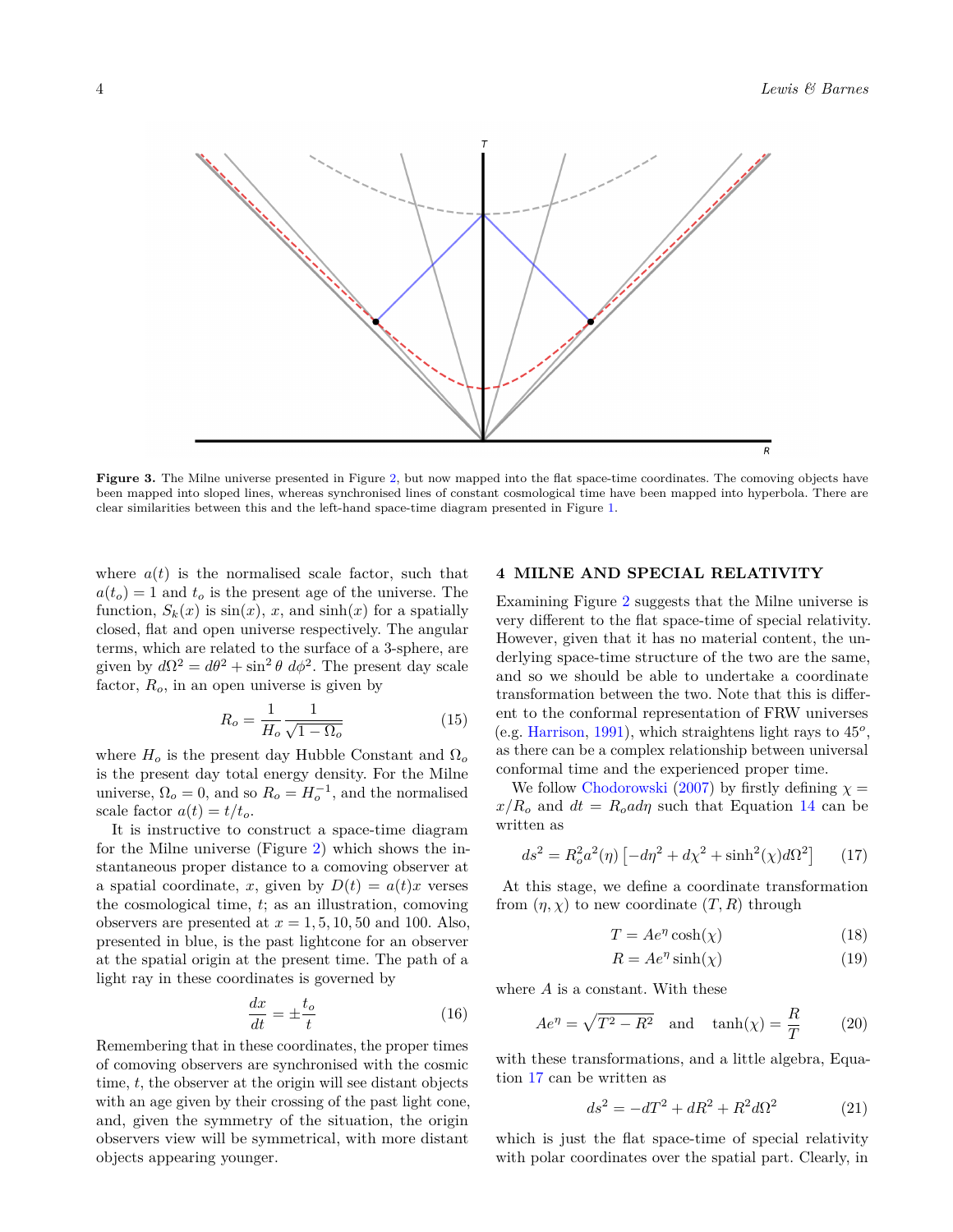<span id="page-4-0"></span>

Figure 4. The Milne universe presented in Figure [2,](#page-2-0) but mapped into the case with an anisotropic speed of light. Again, the grey dashed line corresponds to the present time in the cosmological time of the Milne universe, whereas the the red dashed line is the cosmological time for a pair of emitters on either side of the sky. As can be seen, the observer at the origin is presented with an isotropic view of the sky, even through the speed of slight is anisotropic.

these new coordinates, light rays travel at 45*<sup>o</sup>* , comoving observers are represented as straight lines with a slope given by  $tanh(\chi)$ . Additionally, the relationship between the proper time experienced by an observer at the origin,  $dT$ , and the comoving observer,  $d\tau$ , is given by

$$
\frac{d\tau}{dT} = \sqrt{1 - \left(\frac{dR}{dT}\right)^2} = \sqrt{1 - \tanh^2(\chi)}\tag{22}
$$

To illustrate this, we map the situation presented in Figure [2](#page-2-0) into the  $(T, R)$  coordinates. This is illustrated in Figure [3.](#page-3-2) As noted above, the comoving observers to sloped lines, and as can be seen, these asymptote to 45*<sup>o</sup>* as all motion is bounded by the speed of light. In these coordinates, the comoving observers in the Milne universe, which are moving apart due to expanding space, are transformed into objects moving with velocities relative to each other through flat space-time. The key points that synchronous lines in the Milne universe, which are lines of constant universal time, have been mapped into hyperbola in the  $(T, R)$  coordinates.

The remaining question is: how do lines of constant cosmological time map onto the situation where the oneway speed of light is anisotropic? Hence we undertake the transformation of the situation in Figure [3](#page-3-2) through the mathematics present in Section [2,](#page-0-0) noting that the velocity is given by  $v = \frac{dR}{dT}$ , and present the result in Figure [4.](#page-4-0) Again, the extreme case is considered, so the speed of light in one direction is 1*/*2 and the other is infinite.

As seen in Figure [1,](#page-1-1) the comoving observers are now asymmetric about the observer at the origin, but also added to Figure [4](#page-4-0) are lines of synchronicity of the FRW universe, with the grey dashed line being now, whereas the red dashed line is the time that two sources emit their light to be observed by the observer at the origin (see Figure [2\)](#page-2-0). As can be seen, these are now asymmetric due to the asymmetric action of time dilation. In fact, the difference in the one-way speed of light and the resultant time dilation conspire to ensure that the view of the observer at the origin is identical irrespective of the one-way speed of light. Hence, at least in the Milne universe, whether the speed of light is identical in all directions, or is anisotropic, results in a uniform view of the distant universe.

So far, we have considered two cases, where either the speed of light is isotropic, or the extreme case where the anisotropic speed is 1*/*2 in one direction, and infinite in the other. The question remains whether this holds true in general case, for an arbitrary *κ*. To consider this, we explore the form of the synchronous lines in the FRW universe (lines of constant cosmological time) in the Milne universe when we consider the anisotropic speed of light. In Figure [5](#page-5-1) the emitters from the previous discussion are presented as filled circles, but now values of *κ* of 0 to 1 in steps of 0*.*2 are considered; as can be seen, as  $\kappa$  increases, the shape of this synchronous lines becomes more asymmetrical. Also shown, as filled circles, is the location of the emitters for each of the considered values of  $\kappa$ ; importantly, it should be noted that their location in  $\tilde{R}$  is fixed.

We can explore the impact of differing values of *κ* in terms of geometry in the space-time diagram. Consider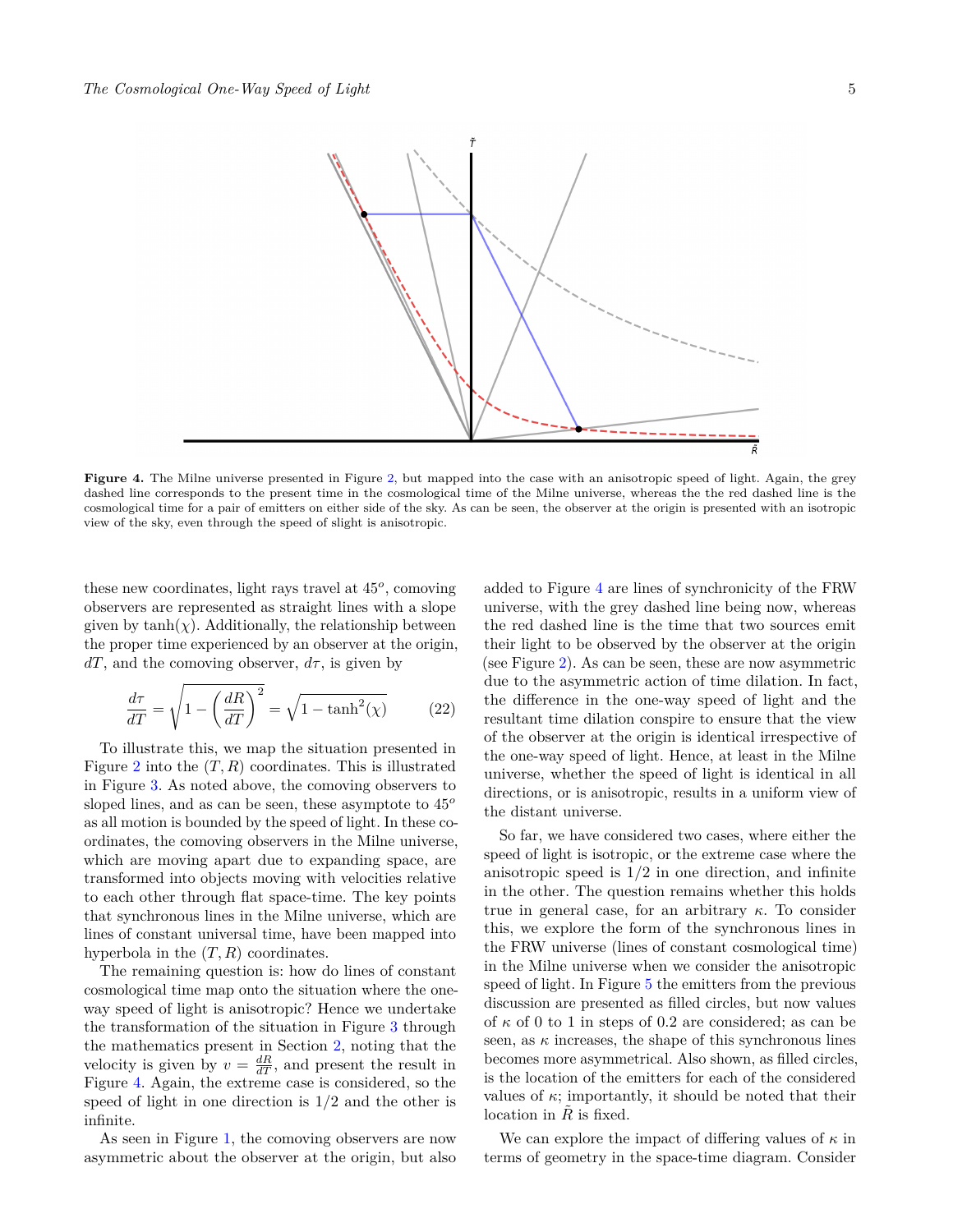<span id="page-5-1"></span>

Figure 5. The line of simultaneity in the emitter in the FRW coordinates (Figure [2\)](#page-2-0), mapped into the anisotropic velocity of light coordinates (Section [4\)](#page-3-0) from  $\kappa = 0$ , the isotropic case represented as a hyperbola, to the extreme case, with  $\kappa = 1$ , both presented in bolder red, with intermediate cases, in steps of  $\kappa = 0.2$ , presented in lighter red. The filled circles represent the location of the emitter in these coordinates for each of the cases. Note that the spatial location of the emitter in the *R*˜ coordinate is independent of *κ*.

an observer located at  $\tilde{T} = \tilde{t}_o$  at the origin, and emitters who have experienced a proper-time,  $\tilde{\tau}_e$  since leaving the origin. For an arbitrary value of  $\kappa$ , and noting that the location of the emitter when a photon is emitted,  $(\tilde{t}_r, \tilde{r}_e)$ , is given by

$$
\tilde{r}_e = \tilde{v} \; \tilde{t}_e \tag{23}
$$

and noting that, from Equation [4,](#page-1-2) that

$$
\tilde{t}_e = \frac{1 - kv}{\sqrt{1 - v^2}} \tilde{\tau}_e \tag{24}
$$

then, using the definition of the velocity in these coordinates (Equations [2\)](#page-0-1),

$$
\tilde{r}_e = \frac{v}{\sqrt{1 - v^2}} \; \tilde{\tau}_e \tag{25}
$$

which is independent of  $\kappa$ , as expected (for more explanation, see the detailed discussion of the transformations presented in [Anderson et al.,](#page-6-1) [1998\)](#page-6-1). Hence, the speed of a light ray connecting the emitter and the observer is given by

$$
\frac{d\tilde{r}}{d\tilde{t}} = \frac{\Delta\tilde{r}}{\Delta\tilde{t}} = \frac{\tilde{r}_e}{\tilde{t}_o - \tilde{t}_e}
$$
(26)

Noting that this speed equal  $\pm 1$  for the case where  $\kappa = 0$ , this expression becomes

$$
\frac{d\tilde{r}}{d\tilde{t}} = \frac{-sgn(v)}{1 + sgn(v)\kappa}
$$
 (27)

where  $sgn(v)$  is the sign of the velocity. When  $\kappa = 1$ , this recovers the velocity of light as being 1*/*2 and infinite

(c.f. Equation [1\)](#page-0-2), as expected, but also illustrates that for all other values of  $\kappa$ , the observer will see an isotropic universe.

## <span id="page-5-0"></span>**5 CONCLUSION**

In his formulation of the special theory of relativity, Einstein chose the convention that the speed of light is isotropic and so equal in all directions. He also acknowledged that the physical predictions of his theory will be unchanged if the speed of light was anisotropic, as long as the average round-trip speed is equal to *c*. In this paper, we have considered the question of the impact of the one-way speed of light on cosmological observations, addressing the suggestion we should observe different sides of the sky possessing different ages if light speed was unequal. By examining the simplest FRW universe, namely the empty Milne universe, it is seen that the anisotropic speed of light results in anisotropic time dilation effects that compensate for the differing light travel times. In this universe, any observer would see an isotropic universe around them, even if the speed of light was not.

The anisotropic speed of light advocate must conclude that galaxies that are a given distance away have a faster recession speed in one direction than in the other, and the universe is expanding faster to the right or to the left. However, the dependence of redshift on the speed of light means that this does not change the appearance of the night sky. One side of the sky is not significantly more redshifted than the other. The initial velocities